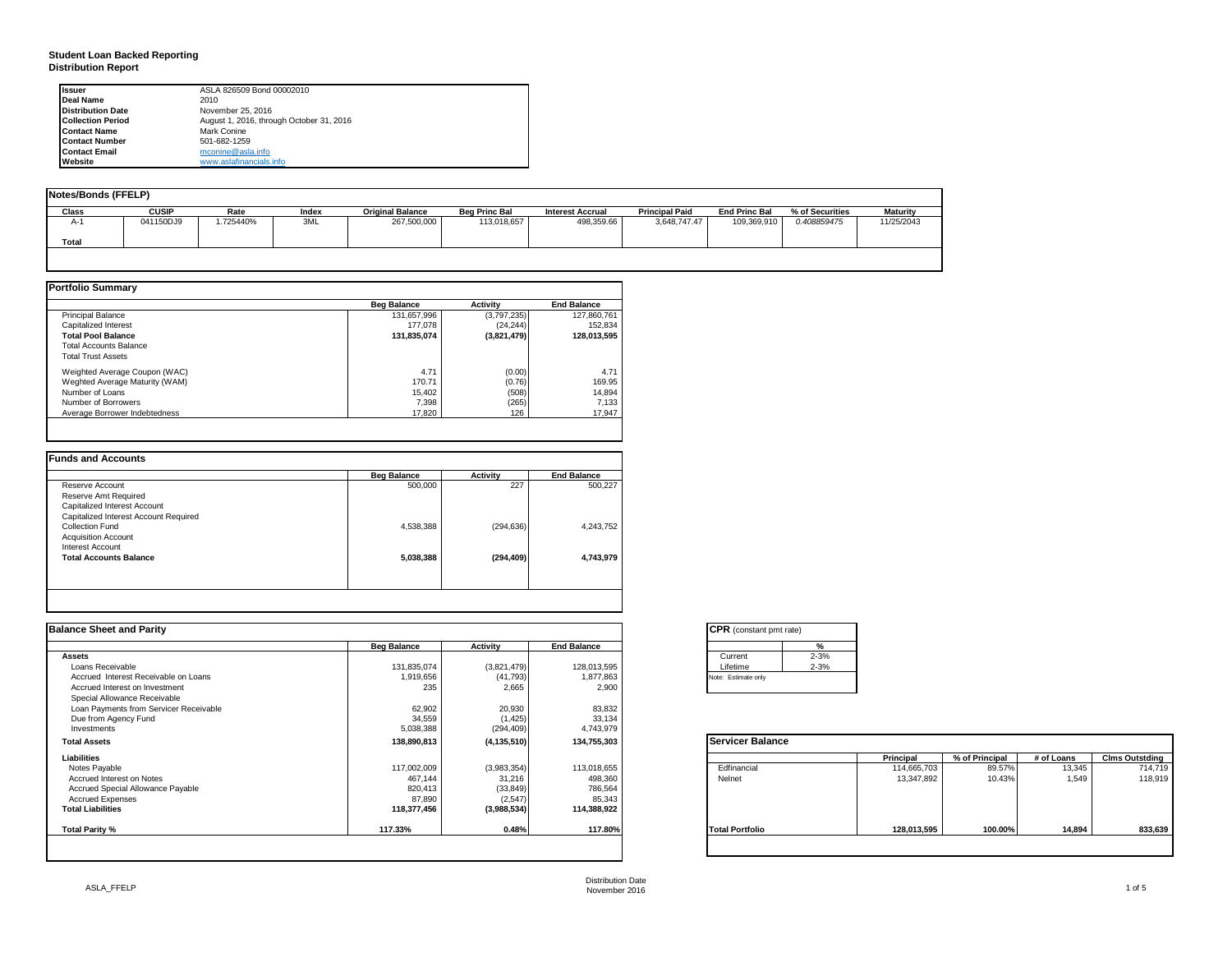### **Student Loan Backed Reporting Distribution Report**

|                           | # of Loans       |        | <b>Principal</b> |             |                  | % of Principal | <b>WAC</b>       |        | <b>WARM</b>      |        |
|---------------------------|------------------|--------|------------------|-------------|------------------|----------------|------------------|--------|------------------|--------|
|                           | <b>Beginning</b> | Endina | <b>Beginning</b> | Endina      | <b>Beginning</b> | Ending         | <b>Beginning</b> | Endina | <b>Beginning</b> | Endina |
| In School                 |                  |        | 45,739           | 45,364      | 0.03%            | 0.04%          | 4.36             | 4.36   | 111.94           | 111.94 |
| Grace                     |                  |        | 13,850           | 14.225      | 0.01%            | 0.01%          | 4.87             | 4.87   | 116.53           | 116.53 |
| Repayment                 |                  |        |                  |             |                  |                |                  |        |                  |        |
| Current                   | 10,899           | 10,430 | 99,286,274       | 95,702,295  | 75.31%           | 74.76%         | 4.70             | 4.67   | 173.54           | 172.84 |
| 31-60 Days Delinquent     | 493              | 499    | 3,205,055        | 4,646,100   | 2.43%            | 3.63%          | 4.48             | 5.24   | 164.36           | 164.20 |
| 61-90 Days Delinquent     | 286              | 316    | 2,097,673        | 2,132,061   | 1.59%            | 1.67%          | 4.69             | 4.18   | 166.80           | 156.81 |
| 91-120 Days Delingent     | 359              | 185    | 2,555,923        | 1,269,249   | 1.94%            | 0.99%          | 4.61             | 5.15   | 122.15           | 138.71 |
| 121-180 Days Delinquent   | 246              | 324    | 1,863,217        | 1,948,742   | 1.41%            | 1.52%          | 4.49             | 4.01   | 165.87           | 144.12 |
| 181-270 Days Delinquent   | 159              | 325    | 1,142,383        | 2,330,536   | 0.87%            | 1.82%          | 4.81             | 4.88   | 147.08           | 156.34 |
| 271+ Days Delinquent      | 66               | 69     | 358,555          | 413.263     | 0.27%            | 0.32%          | 5.65             | 5.24   | 161.90           | 157.61 |
| <b>Total Repayment</b>    | 12,508           | 12,148 | 110,509,079      | 108,442,246 | 83.82%           | 84.71%         | 4.69             | 4.69   | 172.09           | 171.04 |
| Forbearance               | 1,557            | 1,277  | 12,694,360       | 10.577.107  | 9.63%            | 8.26%          | 4.82             | 4.78   | 157.78           | 162.20 |
| Deferment                 | 1,275            | 1,215  | 8,278,991        | 8,101,015   | 6.28%            | 6.33%          | 4.86             | 4.96   | 162.78           | 163.44 |
| <b>Claims in Progress</b> | 36               | 92     | 293,056          | 830,098     | 0.22%            | 0.65%          | 4.32             | 4.13   | 230.15           | 195.26 |
| <b>Claims Denied</b>      |                  |        |                  | 3,540       |                  | 0.0028%        |                  | 2.65   |                  | 106.00 |
| <b>Total Portfolio</b>    | 15,402           | 14,760 | 131,835,074      | 128,013,595 | 100%             | 100%           | 4.71             | 4.71   | 170.33           | 169.95 |

|                                     |           | # of Loans |             | <b>Principal</b> | % of Principal   |        | <b>WAC</b> |        | <b>WARM</b> |        |
|-------------------------------------|-----------|------------|-------------|------------------|------------------|--------|------------|--------|-------------|--------|
|                                     | Beginning | Endina     | Beginning   | Endina           | <b>Beainning</b> | Endina | Beginning  | Endina | Beainnina   | Endina |
| Current                             | 10,899    | 9,387      | 99,286,274  | 95,702,295       | 89.84%           | 88.25% | 4.70       | 4.67   | 173.54      | 172.84 |
| 31-60 Days Delinquent               | 493       | 431        | 3,205,055   | 4,646,100        | 2.90%            | 4.28%  | 4.48       | 5.24   | 164.36      | 164.20 |
| 61-90 Days Delinquent               | 286       | 256        | 2,097,673   | 2,132,061        | 1.90%            | 1.97%  | 4.69       | 4.18   | 166.80      | 156.81 |
| 91-120 Days Delingent               | 359       | 165        | 2,555,923   | 1,269,249        | 2.31%            | 1.17%  | 4.61       | 5.15   | 122.15      | 138.71 |
| 121-180 Days Delinquent             | 246       | 274        | 1,863,217   | 1,948,742        | 1.69%            | 1.80%  | 4.49       | 4.01   | 165.87      | 144.12 |
| 181-270 Days Delinquent             | 159       | 293        | 1,142,383   | 2,330,536        | 1.03%            | 2.15%  | 4.81       | 4.88   | 147.08      | 156.34 |
| 271+ Days Delinquent                |           |            | 358,555     | 413.263          | 0.32%            | 0.38%  | 5.65       | 5.24   | 161.90      | 157.61 |
| <b>Total Portfolio in Repayment</b> | 12,508    | 10,865     | 110,509,079 | 108,442,246      | 100%             | 100%   | 4.69       | 4.69   | 172.09      | 171.04 |

| Portfolio by Loan Type           |            |        |                  |             |           |                |            |        |           |             |
|----------------------------------|------------|--------|------------------|-------------|-----------|----------------|------------|--------|-----------|-------------|
|                                  | # of Loans |        | Principal        |             |           | % of Principal | <b>WAC</b> |        |           | <b>WARM</b> |
|                                  | Beainnina  | Endina | <b>Beainning</b> | Endina      | Beainnina | Endina         | Beainnina  | Endina | Beainnina | Endina      |
| Subsidized Consolidation Loans   | 4,557      | 3,658  | 50,960,037       | 49,518,269  | 38.65%    | 38.68%         | 4.93       | 4.93   | 166.02    | 165.59      |
| Unsubsidized Consolidation Loans | 4.473      | 3,574  | 60.041.226       | 58,407,811  | 45.54%    | 45.63%         | 4.85       | 4.85   | 190.32    | 189.84      |
| Subsidized Stafford Loans        | 4.046      | 3,866  | 11,451,416       | 11,054,103  | 8.69%     | 8.64%          | 3.47       | 3.47   | 115.48    | 115.47      |
| Unsubsidized Stafford Loans      | 2,191      | 2,115  | 8,668,683        | 8,383,204   | 6.58%     | 6.55%          | 3.84       | 3.84   | 129.85    | 130.02      |
| PLUS/GradPLUS Loans              | 133        | 130    | 630,104          | 567,136     | 0.48%     | 0.44%          | 7.16       | 7.14   | 74.27     | 74.66       |
| SLS Loans                        |            |        | 83,608           | 83.071      | 0.06%     | 0.06%          | 3.66       | 3.66   | 129.11    | 128.11      |
| <b>Total Portfolio</b>           | 15,402     | 13,345 | 131.835.074      | 128.013.595 | 100%      | 100%           | 4.71       | 4.71   | 170.33    | 169.95      |

| <b>Portfolio by Program Type</b>           |                   |        |                  |             |           |                |            |        |           |             |
|--------------------------------------------|-------------------|--------|------------------|-------------|-----------|----------------|------------|--------|-----------|-------------|
|                                            | # of Loans        |        | <b>Principal</b> |             |           | % of Principal | <b>WAC</b> |        |           | <b>WARM</b> |
|                                            | <b>Beainning</b>  | Endina | <b>Beginning</b> | Endina      | Beainnina | Endina         | Beainnina  | Endina | Beainnina | Endina      |
| Graduate / 4-Year Loans                    | 13,574            | 11,642 | 112,154,571      | 109,331,878 | 85.07%    | 85.41%         | 4.68       | 4.68   | 173.08    | 172.65      |
| 2-Year Loans                               | 1,586             | 1,469  | 7,754,144        | 7,540,667   | 5.88%     | 5.89%          | 5.19       | 5.19   | 133.35    | 133.40      |
| Proprietary / Technical / Vocational Loans | 208               | 201    | 1,229,700        | 1,182,866   | 0.93%     | 0.92%          | 5.24       | 5.24   | 139.66    | 139.04      |
| Unknown (Consolidation) Loans              | $\mathbf{\Omega}$ | 33     | 10,696,658       | 9,958,184   | 8.11%     | 7.78%          | 4.75       | 4.76   | 156.71    | 159.42      |
| Other Loans                                |                   |        |                  |             |           |                |            |        |           |             |
| <b>Total Portfolio</b>                     | 15,402            | 13,345 | 131,835,074      | 128,013,595 | 100%      | 100%           | 4.71       | 4.71   | 170.33    | 169.95      |
|                                            |                   |        |                  |             |           |                |            |        |           |             |

| <b>Portfolio Indices</b> |            |        |                  |             |                |        |  |  |  |  |  |  |
|--------------------------|------------|--------|------------------|-------------|----------------|--------|--|--|--|--|--|--|
|                          | # of Loans |        | Principal        |             | % of Principal |        |  |  |  |  |  |  |
|                          | Beainnina  | Endina | <b>Beainning</b> | Endina      | Beginning      | Endina |  |  |  |  |  |  |
| <b>Fixed Loans</b>       | 9,200      | 8,366  | 105,386,882      | 102,393,868 | 79.94%         | 79.99% |  |  |  |  |  |  |
| Variable Loans           | 6,202      | 4,979  | 26,448,192       | 25,619,727  | 20.06%         | 20.01% |  |  |  |  |  |  |
| T-Bill Loans             | 6,192      | 4.969  | 26,400,558       | 25,573,732  | 20.03%         | 19.98% |  |  |  |  |  |  |
| CMT Loans                | 10         | 10     | 47.634           | 45.995      | 0.04%          | 0.04%  |  |  |  |  |  |  |
| <b>Total Portfolio</b>   | 15.402     | 13.345 | 131,835,074      | 128,013,595 | 100%           | 100%   |  |  |  |  |  |  |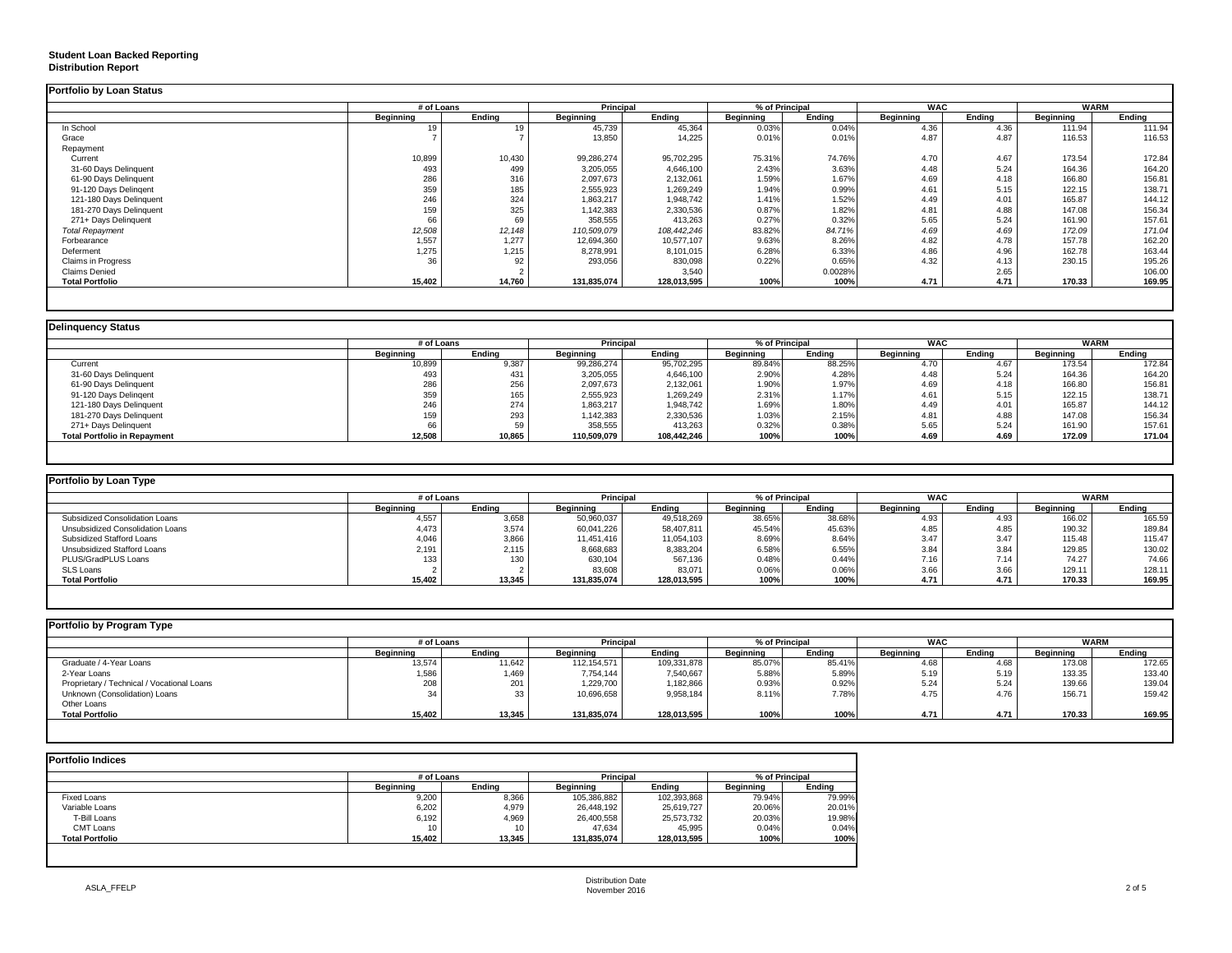| <b>Distribution Date</b> | November 25, 2016                        |
|--------------------------|------------------------------------------|
| <b>Collection Period</b> | August 1, 2016, through October 31. 2016 |

| <b>Collection Account</b><br>as of 10/31/2016<br>Beginning Balance - October 1, 2016<br>4,538,388<br><b>Collection Amount Received</b><br>5,228,694<br>Recoveries<br>Reserve Account<br>Excess of Required Reserve Account<br>2,918<br>Interest on Investment Earnings<br>Capitalized Interest Account (after a stepdown or release date)<br><b>Acquisition Account</b><br>Payments from Guarantor<br>Special Allowance payments to Department of Education<br><b>Consolidation Rebate Fees</b><br>(301, 244)<br>Transfer from Capitalized Interest Fund<br>Principal payments, interest payments, administration fees, servicing fees, and trustee fees<br>(4,711,467)<br>Transfer to Department Rebate Fund<br>(513, 537)<br>Other Amounts Received in Collection<br>4,243,752<br><b>Total Available Funds</b><br>as of 10/31/2016<br>Indenture Trustee Fees<br>11,301.87<br><b>Servicing Fees</b><br>74,675<br><b>Administration Fees</b><br>10,668<br>Late Fees<br>Other Fees<br><b>Total Fees</b><br>96,644.87<br><b>Cumulative Default Rate</b><br>as of 10/31/2016<br><b>Current Period's Defaults</b><br>467,285.27<br><b>Cumulative Defaults</b><br>48,503,525.06<br>Loans for which claims have been filed as of applicable month end<br>1,918,549.47<br><b>Cumulative Default Rate</b><br>19.70%<br>Cumulative Recoveries (including reimbursements and collections)<br>Payments from Guarantor<br>47,539,767.34<br><b>Borrower Recoveries</b><br>n/a | <b>Collection Activity</b>         |        |
|------------------------------------------------------------------------------------------------------------------------------------------------------------------------------------------------------------------------------------------------------------------------------------------------------------------------------------------------------------------------------------------------------------------------------------------------------------------------------------------------------------------------------------------------------------------------------------------------------------------------------------------------------------------------------------------------------------------------------------------------------------------------------------------------------------------------------------------------------------------------------------------------------------------------------------------------------------------------------------------------------------------------------------------------------------------------------------------------------------------------------------------------------------------------------------------------------------------------------------------------------------------------------------------------------------------------------------------------------------------------------------------------------------------------------------------------------------------|------------------------------------|--------|
|                                                                                                                                                                                                                                                                                                                                                                                                                                                                                                                                                                                                                                                                                                                                                                                                                                                                                                                                                                                                                                                                                                                                                                                                                                                                                                                                                                                                                                                                  |                                    |        |
|                                                                                                                                                                                                                                                                                                                                                                                                                                                                                                                                                                                                                                                                                                                                                                                                                                                                                                                                                                                                                                                                                                                                                                                                                                                                                                                                                                                                                                                                  |                                    |        |
|                                                                                                                                                                                                                                                                                                                                                                                                                                                                                                                                                                                                                                                                                                                                                                                                                                                                                                                                                                                                                                                                                                                                                                                                                                                                                                                                                                                                                                                                  |                                    |        |
|                                                                                                                                                                                                                                                                                                                                                                                                                                                                                                                                                                                                                                                                                                                                                                                                                                                                                                                                                                                                                                                                                                                                                                                                                                                                                                                                                                                                                                                                  |                                    |        |
|                                                                                                                                                                                                                                                                                                                                                                                                                                                                                                                                                                                                                                                                                                                                                                                                                                                                                                                                                                                                                                                                                                                                                                                                                                                                                                                                                                                                                                                                  |                                    |        |
|                                                                                                                                                                                                                                                                                                                                                                                                                                                                                                                                                                                                                                                                                                                                                                                                                                                                                                                                                                                                                                                                                                                                                                                                                                                                                                                                                                                                                                                                  |                                    |        |
|                                                                                                                                                                                                                                                                                                                                                                                                                                                                                                                                                                                                                                                                                                                                                                                                                                                                                                                                                                                                                                                                                                                                                                                                                                                                                                                                                                                                                                                                  |                                    |        |
|                                                                                                                                                                                                                                                                                                                                                                                                                                                                                                                                                                                                                                                                                                                                                                                                                                                                                                                                                                                                                                                                                                                                                                                                                                                                                                                                                                                                                                                                  |                                    |        |
|                                                                                                                                                                                                                                                                                                                                                                                                                                                                                                                                                                                                                                                                                                                                                                                                                                                                                                                                                                                                                                                                                                                                                                                                                                                                                                                                                                                                                                                                  |                                    |        |
|                                                                                                                                                                                                                                                                                                                                                                                                                                                                                                                                                                                                                                                                                                                                                                                                                                                                                                                                                                                                                                                                                                                                                                                                                                                                                                                                                                                                                                                                  |                                    |        |
|                                                                                                                                                                                                                                                                                                                                                                                                                                                                                                                                                                                                                                                                                                                                                                                                                                                                                                                                                                                                                                                                                                                                                                                                                                                                                                                                                                                                                                                                  |                                    |        |
|                                                                                                                                                                                                                                                                                                                                                                                                                                                                                                                                                                                                                                                                                                                                                                                                                                                                                                                                                                                                                                                                                                                                                                                                                                                                                                                                                                                                                                                                  |                                    |        |
|                                                                                                                                                                                                                                                                                                                                                                                                                                                                                                                                                                                                                                                                                                                                                                                                                                                                                                                                                                                                                                                                                                                                                                                                                                                                                                                                                                                                                                                                  |                                    |        |
|                                                                                                                                                                                                                                                                                                                                                                                                                                                                                                                                                                                                                                                                                                                                                                                                                                                                                                                                                                                                                                                                                                                                                                                                                                                                                                                                                                                                                                                                  |                                    |        |
|                                                                                                                                                                                                                                                                                                                                                                                                                                                                                                                                                                                                                                                                                                                                                                                                                                                                                                                                                                                                                                                                                                                                                                                                                                                                                                                                                                                                                                                                  |                                    |        |
|                                                                                                                                                                                                                                                                                                                                                                                                                                                                                                                                                                                                                                                                                                                                                                                                                                                                                                                                                                                                                                                                                                                                                                                                                                                                                                                                                                                                                                                                  |                                    |        |
|                                                                                                                                                                                                                                                                                                                                                                                                                                                                                                                                                                                                                                                                                                                                                                                                                                                                                                                                                                                                                                                                                                                                                                                                                                                                                                                                                                                                                                                                  |                                    |        |
|                                                                                                                                                                                                                                                                                                                                                                                                                                                                                                                                                                                                                                                                                                                                                                                                                                                                                                                                                                                                                                                                                                                                                                                                                                                                                                                                                                                                                                                                  |                                    |        |
|                                                                                                                                                                                                                                                                                                                                                                                                                                                                                                                                                                                                                                                                                                                                                                                                                                                                                                                                                                                                                                                                                                                                                                                                                                                                                                                                                                                                                                                                  |                                    |        |
|                                                                                                                                                                                                                                                                                                                                                                                                                                                                                                                                                                                                                                                                                                                                                                                                                                                                                                                                                                                                                                                                                                                                                                                                                                                                                                                                                                                                                                                                  |                                    |        |
|                                                                                                                                                                                                                                                                                                                                                                                                                                                                                                                                                                                                                                                                                                                                                                                                                                                                                                                                                                                                                                                                                                                                                                                                                                                                                                                                                                                                                                                                  |                                    |        |
|                                                                                                                                                                                                                                                                                                                                                                                                                                                                                                                                                                                                                                                                                                                                                                                                                                                                                                                                                                                                                                                                                                                                                                                                                                                                                                                                                                                                                                                                  |                                    |        |
|                                                                                                                                                                                                                                                                                                                                                                                                                                                                                                                                                                                                                                                                                                                                                                                                                                                                                                                                                                                                                                                                                                                                                                                                                                                                                                                                                                                                                                                                  |                                    |        |
|                                                                                                                                                                                                                                                                                                                                                                                                                                                                                                                                                                                                                                                                                                                                                                                                                                                                                                                                                                                                                                                                                                                                                                                                                                                                                                                                                                                                                                                                  | <b>Fees Due for Current Period</b> |        |
|                                                                                                                                                                                                                                                                                                                                                                                                                                                                                                                                                                                                                                                                                                                                                                                                                                                                                                                                                                                                                                                                                                                                                                                                                                                                                                                                                                                                                                                                  |                                    |        |
|                                                                                                                                                                                                                                                                                                                                                                                                                                                                                                                                                                                                                                                                                                                                                                                                                                                                                                                                                                                                                                                                                                                                                                                                                                                                                                                                                                                                                                                                  |                                    |        |
|                                                                                                                                                                                                                                                                                                                                                                                                                                                                                                                                                                                                                                                                                                                                                                                                                                                                                                                                                                                                                                                                                                                                                                                                                                                                                                                                                                                                                                                                  |                                    |        |
|                                                                                                                                                                                                                                                                                                                                                                                                                                                                                                                                                                                                                                                                                                                                                                                                                                                                                                                                                                                                                                                                                                                                                                                                                                                                                                                                                                                                                                                                  |                                    |        |
|                                                                                                                                                                                                                                                                                                                                                                                                                                                                                                                                                                                                                                                                                                                                                                                                                                                                                                                                                                                                                                                                                                                                                                                                                                                                                                                                                                                                                                                                  |                                    |        |
|                                                                                                                                                                                                                                                                                                                                                                                                                                                                                                                                                                                                                                                                                                                                                                                                                                                                                                                                                                                                                                                                                                                                                                                                                                                                                                                                                                                                                                                                  |                                    |        |
|                                                                                                                                                                                                                                                                                                                                                                                                                                                                                                                                                                                                                                                                                                                                                                                                                                                                                                                                                                                                                                                                                                                                                                                                                                                                                                                                                                                                                                                                  |                                    |        |
|                                                                                                                                                                                                                                                                                                                                                                                                                                                                                                                                                                                                                                                                                                                                                                                                                                                                                                                                                                                                                                                                                                                                                                                                                                                                                                                                                                                                                                                                  |                                    |        |
|                                                                                                                                                                                                                                                                                                                                                                                                                                                                                                                                                                                                                                                                                                                                                                                                                                                                                                                                                                                                                                                                                                                                                                                                                                                                                                                                                                                                                                                                  |                                    |        |
|                                                                                                                                                                                                                                                                                                                                                                                                                                                                                                                                                                                                                                                                                                                                                                                                                                                                                                                                                                                                                                                                                                                                                                                                                                                                                                                                                                                                                                                                  |                                    |        |
|                                                                                                                                                                                                                                                                                                                                                                                                                                                                                                                                                                                                                                                                                                                                                                                                                                                                                                                                                                                                                                                                                                                                                                                                                                                                                                                                                                                                                                                                  |                                    |        |
|                                                                                                                                                                                                                                                                                                                                                                                                                                                                                                                                                                                                                                                                                                                                                                                                                                                                                                                                                                                                                                                                                                                                                                                                                                                                                                                                                                                                                                                                  |                                    |        |
|                                                                                                                                                                                                                                                                                                                                                                                                                                                                                                                                                                                                                                                                                                                                                                                                                                                                                                                                                                                                                                                                                                                                                                                                                                                                                                                                                                                                                                                                  |                                    |        |
|                                                                                                                                                                                                                                                                                                                                                                                                                                                                                                                                                                                                                                                                                                                                                                                                                                                                                                                                                                                                                                                                                                                                                                                                                                                                                                                                                                                                                                                                  |                                    |        |
|                                                                                                                                                                                                                                                                                                                                                                                                                                                                                                                                                                                                                                                                                                                                                                                                                                                                                                                                                                                                                                                                                                                                                                                                                                                                                                                                                                                                                                                                  |                                    |        |
|                                                                                                                                                                                                                                                                                                                                                                                                                                                                                                                                                                                                                                                                                                                                                                                                                                                                                                                                                                                                                                                                                                                                                                                                                                                                                                                                                                                                                                                                  |                                    |        |
|                                                                                                                                                                                                                                                                                                                                                                                                                                                                                                                                                                                                                                                                                                                                                                                                                                                                                                                                                                                                                                                                                                                                                                                                                                                                                                                                                                                                                                                                  | <b>Recovery Rate</b>               | 98.01% |
| 963,757.72                                                                                                                                                                                                                                                                                                                                                                                                                                                                                                                                                                                                                                                                                                                                                                                                                                                                                                                                                                                                                                                                                                                                                                                                                                                                                                                                                                                                                                                       | <b>Cumulative Net Loss</b>         |        |
| 0.39%                                                                                                                                                                                                                                                                                                                                                                                                                                                                                                                                                                                                                                                                                                                                                                                                                                                                                                                                                                                                                                                                                                                                                                                                                                                                                                                                                                                                                                                            | <b>Cumulative Net Loss</b>         |        |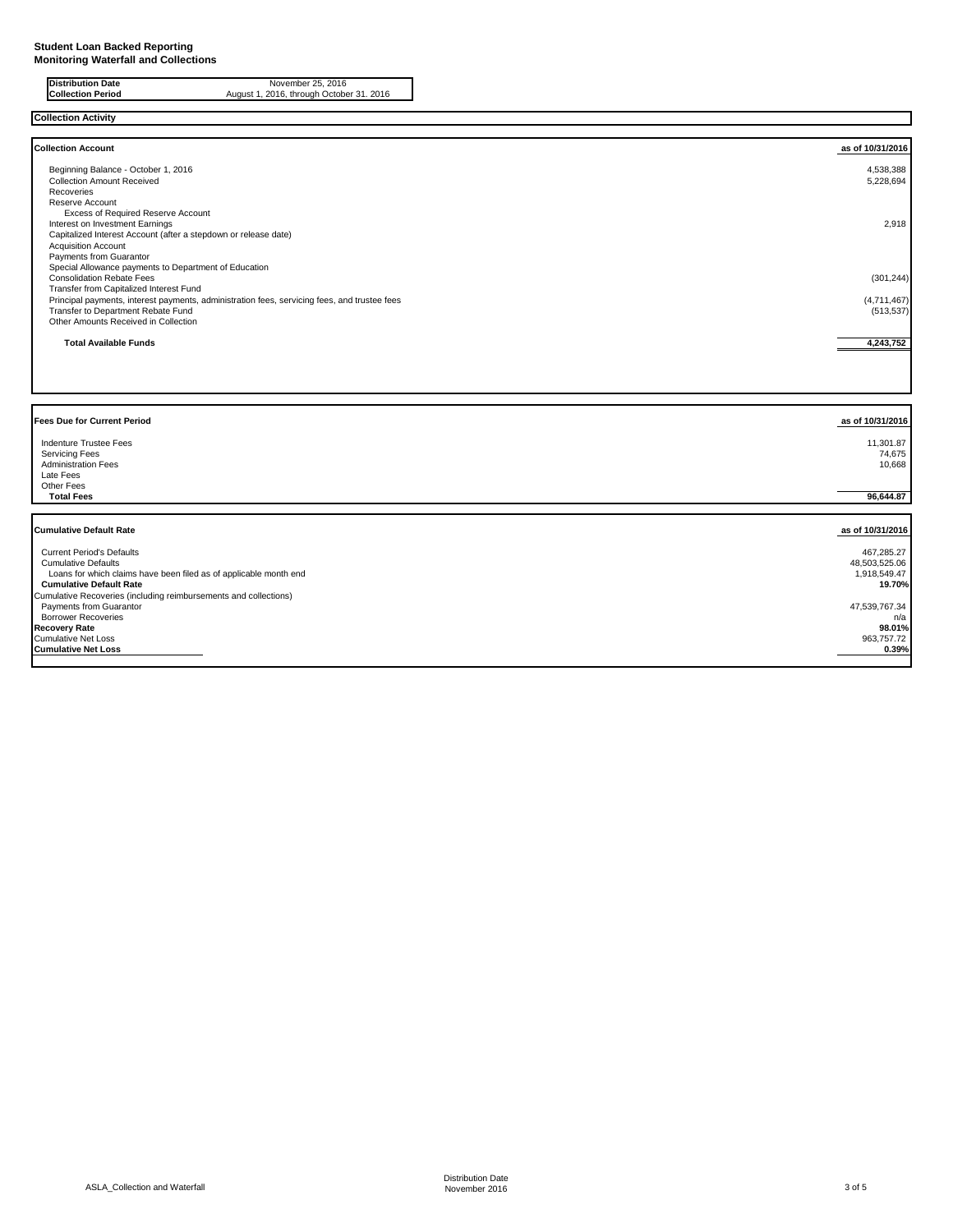### **Waterfall Activity**

| <b>Waterfall for Distribution</b>                                                         | <b>Amount Due</b> | <b>Amount Remaining</b> |
|-------------------------------------------------------------------------------------------|-------------------|-------------------------|
| <b>Total Available Funds</b>                                                              |                   | 4,243,752               |
| First: Payment required under and Joint Sharing Agreement                                 |                   |                         |
| Second: Trustee Fees                                                                      | 11,301.97         | 4,232,450.05            |
| Third: Servicing Fees and Backup Servicing Fees                                           | 74675             | 4, 157, 775.05          |
| Fourth: Administration Fees                                                               | 10668             | 4,147,107.05            |
| Fifth: Noteholder Interest                                                                | 498,359.66        | 3,648,747.39            |
| Sixth: Reinstate the balance of the Reserve Fund up to the Specified Reserve Fund Balance |                   |                         |
| Seventh: Noteholder Principal, until paid in full                                         | 3,648,747.47      | (0)                     |
|                                                                                           |                   |                         |

| <b>Principal and Interest Distributions</b>       | Class A-1                |
|---------------------------------------------------|--------------------------|
| Quarterly Interest Due<br>Quarterly Interest Paid | 498,359.66<br>498,359.66 |
| <b>Interest Shortfall</b>                         | $\sim$                   |
| Interest Carryover Due                            | $\overline{\phantom{a}}$ |
| Interest Carryover Paid                           | $\sim$                   |
| <b>Interest Carryover</b>                         |                          |
| Quarterly Principal Distribution Amount           | 3,648,747.47             |
| Quarterly Principal Paid                          | 3,648,747.47             |
| Shortfall                                         | $\sim$                   |
| <b>Total Distribution Amount</b>                  | 4,147,107.13             |
|                                                   |                          |